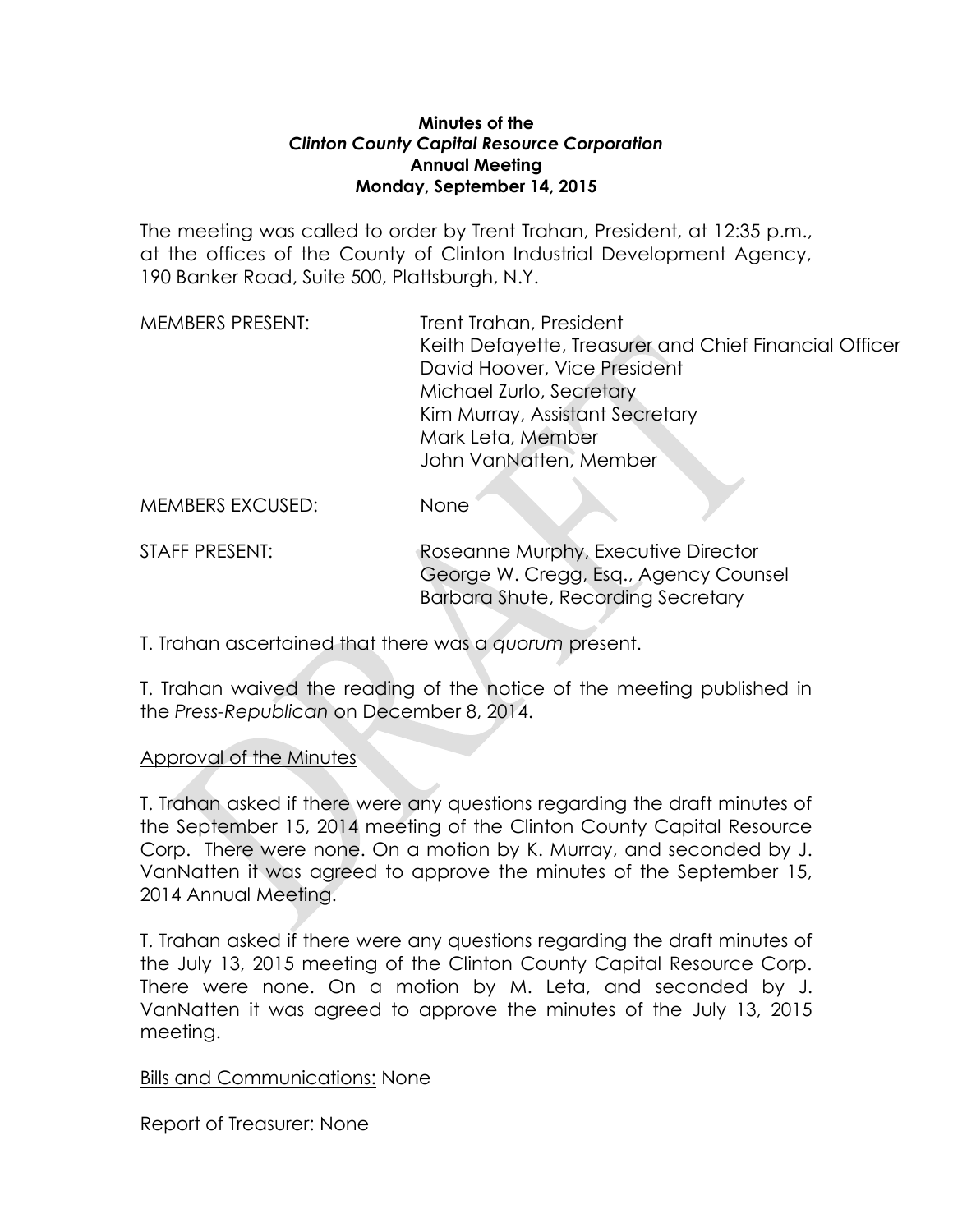### Chairperson's Report:

T. Trahan reviewed the Operations and Accomplishments report for the first part of the year through September 2015.

- Adopted resolution to accept the Hudson Headwaters Health Network project.
- Conducted a Public Hearing on the Hudson Headwaters Health Network project.

T. Trahan asked the members to please complete the CRC board evaluation form that was included in the packet and return it prior to the end of the meeting.

## Old Business:

- 1. Update on the Hudson Headwaters Health Network Project
- R. Murphy noted that she has nothing new to report on this project.

# New Business: None

# Election of Officers:

T. Trahan opened the meeting to nominations.

T. Trahan stated, I hereby make the motion that the following appointed Board members be elected officers of the Clinton County Capital Resource Corporation for the year 2015-2016.

Trent Trahan - President David Hoover - Vice President Michael Zurlo – Secretary Kim Murray – Assistant Secretary Keith Defayette – Treasurer and Chief Financial Officer

T. Trahan stated, I hereby make the motion that the following be appointed as the staff of the Clinton County Capital Resource Corporation for the year 2015-2016

Roseanne Murphy - Executive Director